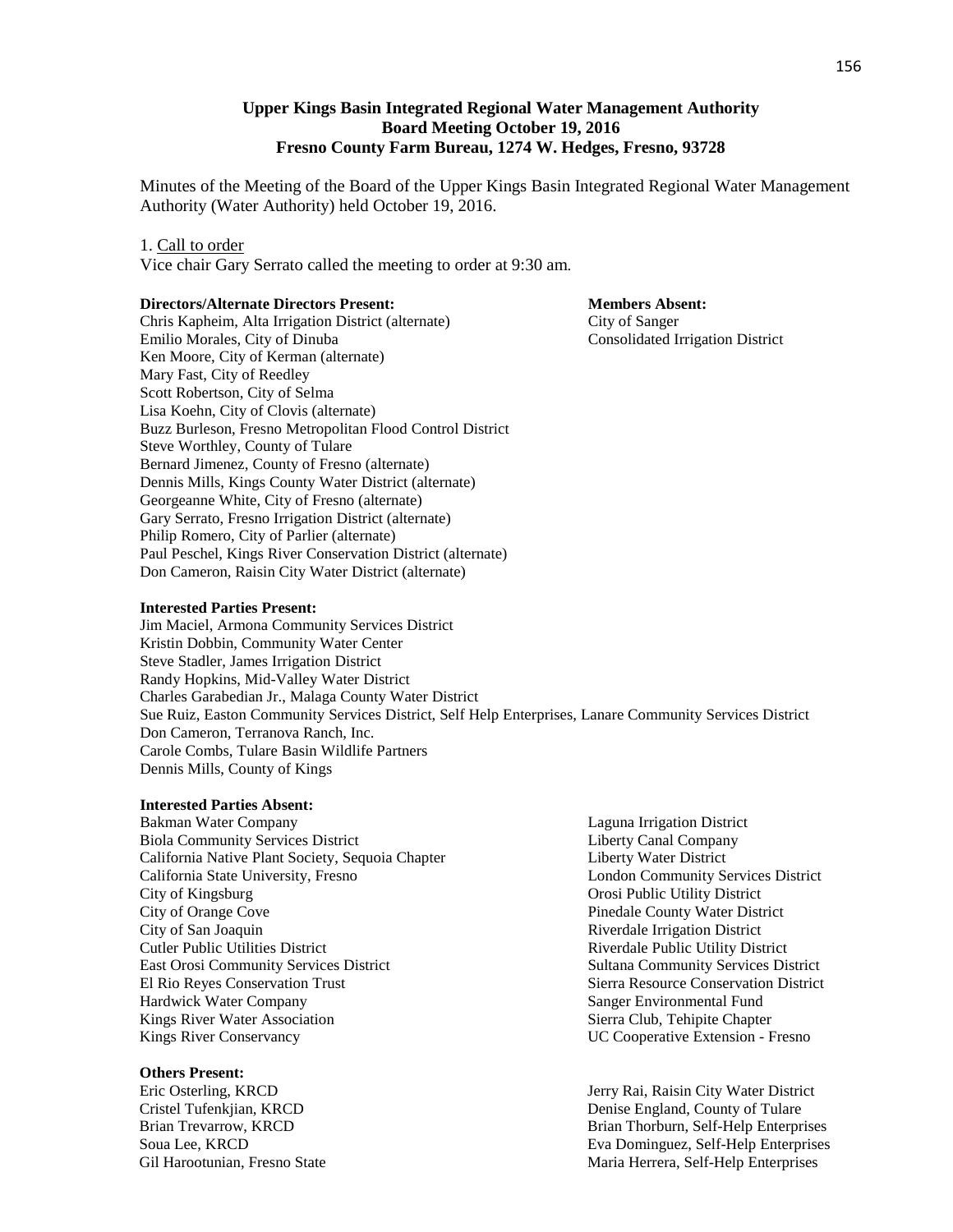2. Addition to or Deletion from the Agenda None

3. Public Presentations None

### 4. Approval of Minutes of the June 20, 2016 meeting minutes

It was moved by Director Worthley, seconded by Alternate Director Kapheim and carried that the minutes of the June 20, 2016 meeting of the Board of Directors be approved as presented. Director Robertson abstained.

## 5. Member/Interested Party Report

Vice chair Serrato called on Alternate Director Chris Kapheim to provide a presentation on Alta Irrigation District's (AID) Surface Water Program. Several communities on the eastside of the Kings Subbasin were concerned with the rising level of groundwater contaminants and worried about their ability to meet future water quality standards. The Surface Water Program is a regional approach to providing clean surface water to those eastside communities. The project entails the construction of a surface water treatment plant located adjacent to the Friant-Kern Canal on the eastside of the Kings Subbasin. Pipelines would be constructed to convey water from the treatment plant to the eastside communities (i.e. East Orosi, Orosi, Cutler, Sultana, Monson, Yettem, and Seville). The cost of the project would be a little over \$27M. AID and its partners are looking to leverage grant funding to cover much of the costs; however, securing funding for operation and maintenance remains an issue. The group is looking to create a drinking water authority through a JPA. Alternate Director Kapheim commented that this process has been positive in that it forced communities that are not used to working together into a working relationship. Director Worthley also commented that the drought has been a silver lining in that they were able to access emergency drought funding to build some of the backbone for the project such as a pipeline between Seville and Yetem.

## 6. Advisory Committee Report

Vice chair Serrato called on Advisory Committee chair Lisa Koehn to provide a report on Advisory Committee activities. Koehn reported that the Advisory Committee met on September 21 and selected Bill Stretch as the new vice-chair of the Committee. The Committee discussed a request to modify the IRWMP Project List to include five projects by James Irrigation District. Some concerns were expressed regarding the location of the projects as they may potentially conflict with other planned recharge projects. James ID, the County of Fresno, KRCD, and Terranova Ranch agreed to meet to work out those concerns. This item was continued until the next meeting. The Committee considered an Interested Party removal policy; however, the Committee ultimately decided a policy for removal was not appropriate at this time and did not move forward with a recommendation to the Board. Lastly, the Committee discussed the possibility of adjusting the meeting schedule of the Advisory Committee and Board. Koehn noted that this item will be further discussed under Agenda Item 9.

#### 7. Staff Reports

*Planning and Implementation Contracts* – Lee referred to the grants matrix in the agenda packet and reported on the Proposition 84 Implementation Grants. Under Proposition 84, Round 1 Implementation Grant, the City of Fresno and City of Clovis' projects are complete; DWR continues to review Consolidated ID's Project Completion Report; and approval the County of Fresno's LCP is pending. Under Proposition 84, Round 2 Implementation Grant, Laguna ID's project is complete; Bakman Water Company will be submitting a scope amendment to add a nitrate treatment component to their work plan; water meter bid packages were completed for the City of Kerman; and the City of San Joaquin is continuing with water meter installations.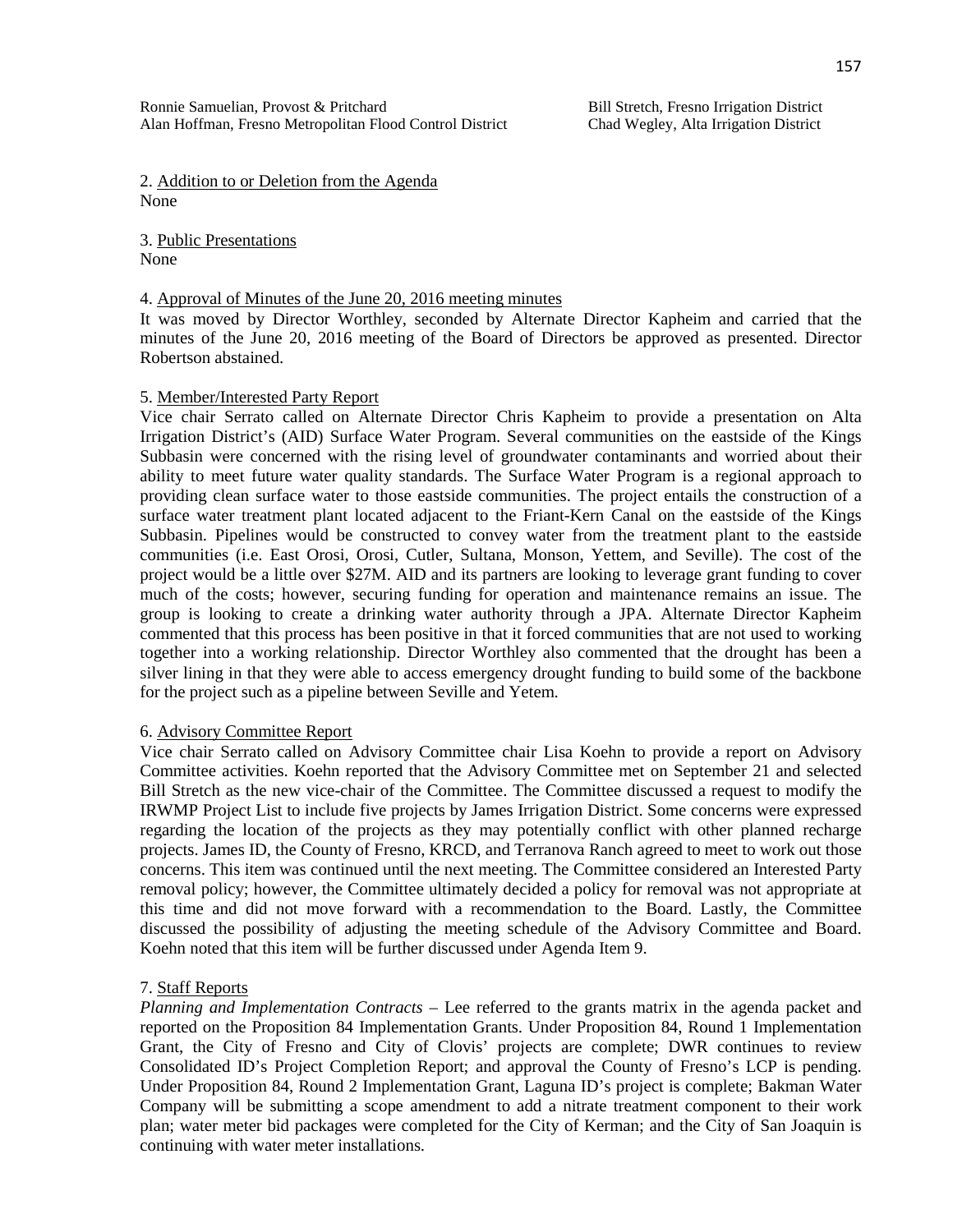Osterling reported on the status of the Proposition 1 IRWM Planning Grant Program. Osterling noted that only \$5M was available statewide for the development of new IRWM Plans and to update existing IRWM Plans. DWR only received fifteen applications statewide: two applications to develop new plans and thirteen applications to update existing plans. Osterling commented that the KBWA has a good chance at receiving funding because the total funding requests were less than the available \$5M.

*Inter-regional and Statewide Coordination* – Osterling reported on the activities of the statewide IRWM Roundtable of Regions effort. A meeting is planned for late October to primarily look at the IRWM Plan standard changes. The group will also look at possible ways to provide baseline funding for each Regional Water Management Group to support the IRWM planning effort.

*Public Information* – Tufenkjian reported that Save Our Water is entering their fall campaign about landscaping and saving water outdoors. Save Our Water also partnered with the California Native Plant Society, Sequoia Chapter on a campaign about landscaping. Tufenkjian shared that Save Our Water put together focus groups in Sacramento, Fresno, Los Angeles and Riverside to test their messaging for their fall campaign. One of the questions posed to the focus groups was, "Does California have a water shortage or is there plenty of water? The responses from Sacramento and Los Angeles was that they believed California was experiencing a water shortage; Riverside believed the water shortage is a ploy developed on the part of providers to raise prices and make money; and Fresno believed that the state has plenty of water. Another question asked was, "What information sources are trustworthy?" The responses point to local water districts, government, and nonprofits as trustworthy sources. Tufenkjian commented that this illustrates that local agencies are doing a good job at communicating information to their constituents.

Tufenkjian shared that a new outdoor watering tips handout was available. A print of 3,000 handouts is estimated to cost about \$500. The Board authorized Tufenkjian to use the KBWA outreach funds to print 3,000 handouts.

*Legislation* – Alternate Director White shared that the governor signed AB 935. The legislation was originally a \$70M proposal to do two San Joaquin River Restoration projects. The legislation was refined to one \$7M pump project. Vice-chair Serrato shared that the legislation originally looked to earmark some IRWM funding for the San Joaquin River Restoration projects; however, the authors of the bill changed the legislation to require DWR to go after other funding sources for the project.

## *Administrative Items* – Nothing to report.

*Other* – Osterling reported on SGMA activities in the Kings Subbasin. Two GSAs have filed with the state and are now exclusive. All other GSAs are on schedule to file within the next couple of months. There is still a lot of question and uncertainty regarding financing and liability insurance.

## 8. Update on the Proposition 1 DAC Involvement Grant Program

Osterling provided a presentation on the status of the noncompetitive \$3.4M Proposition 1 DAC Involvement Grant proposal that is being developed for the Tulare-Kern Funding Area. Osterling shared that the County of Tulare has volunteered to be the applicant on behalf of the Funding Area. The development of the proposal is guided by a proposal development workgroup made up of representatives from the Tulare-Kern IRWMs, counties, NGOs, and DACs. The proposal includes the following tasks: a Needs Assessment and database update, project development (\$2M), DAC engagement and education, third party facilitation, reporting, project management, and grant administration. Vice-chair Serrato asked if Self-Help Enterprises or Community Water Center have been participating in the efforts of the proposal development. Maria Herrera answered that both NGOs have been actively participating as well as representatives from Armona CSD, Sultana WD, and Malaga County WD. Denise England commented that a letter of support from each of the Tulare-Kern IRWM groups is a requirement of DWR and asked if the Board would consider the letter of support that was included in the agenda packet. It was moved by Director Worthley and seconded by Alternate Director Cameron to approve the letter of